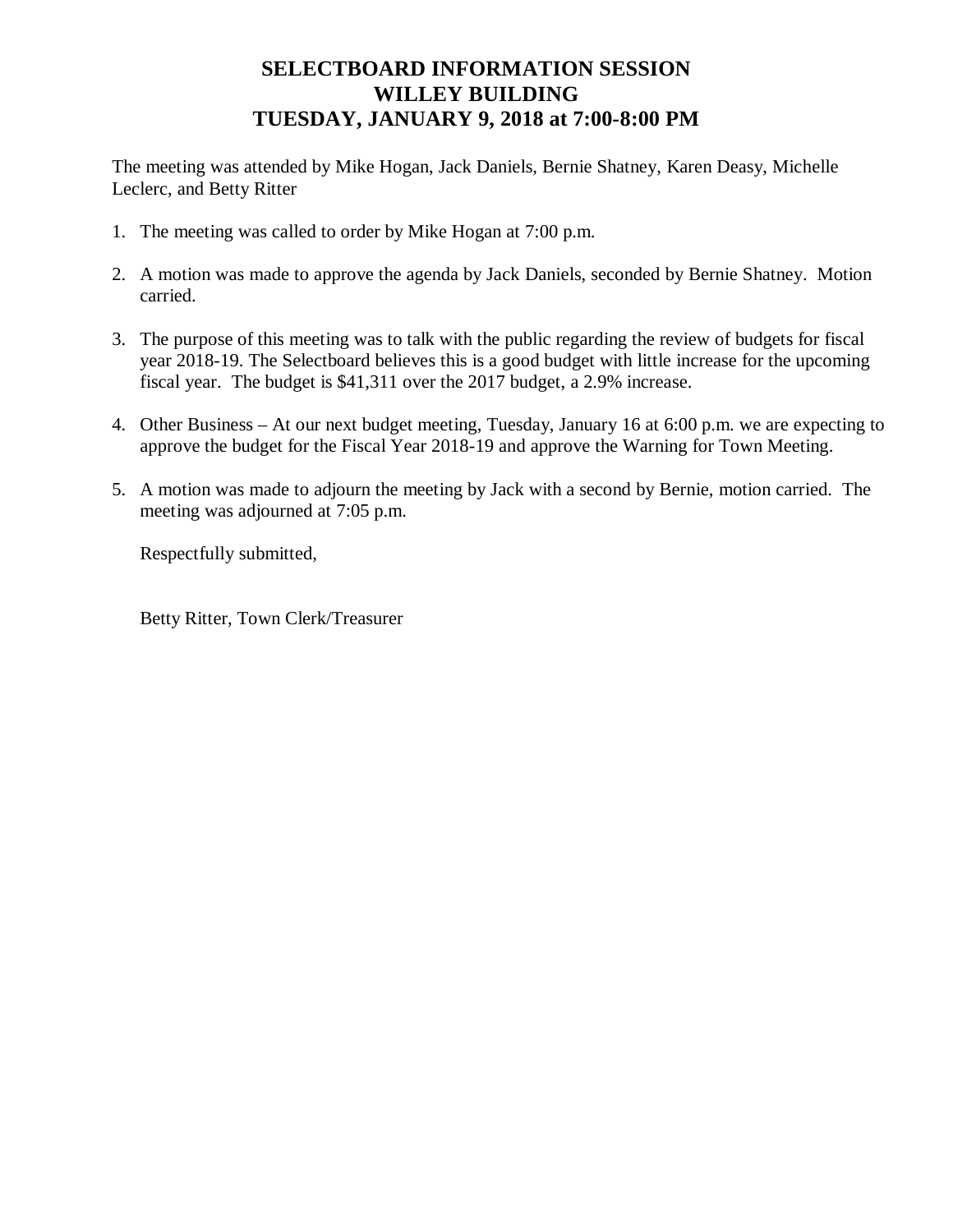## **SELECTBOARD ORDINANCE MEETING WILLEY BUILDING TUESDAY, JANUARY 9, 2018 at 5:00-6:00 PM**

The meeting was attended by Mike Hogan, Jack Daniels, Bernie Shatney, Karen Deasy, Michelle Leclerc, and Betty Ritter

- 1. The meeting was called meeting to order by Mike Hogan at 5:05 p.m.
- 2. A motion was made by Jack and seconded by Bernie to approve agenda, motion carried.
- 3. We reviewed the Dog Ordinance and tabled the Public Gathering. We received a letter from Jessica and will take this under advisement.
- 4. Other Business there was other business.
- 5. A motion was made by Jack and seconded by Bernie. Meeting was adjourned at 5:58 p.m.

Respectfully submitted,

Betty Ritter, Town Clerk/Treasurer